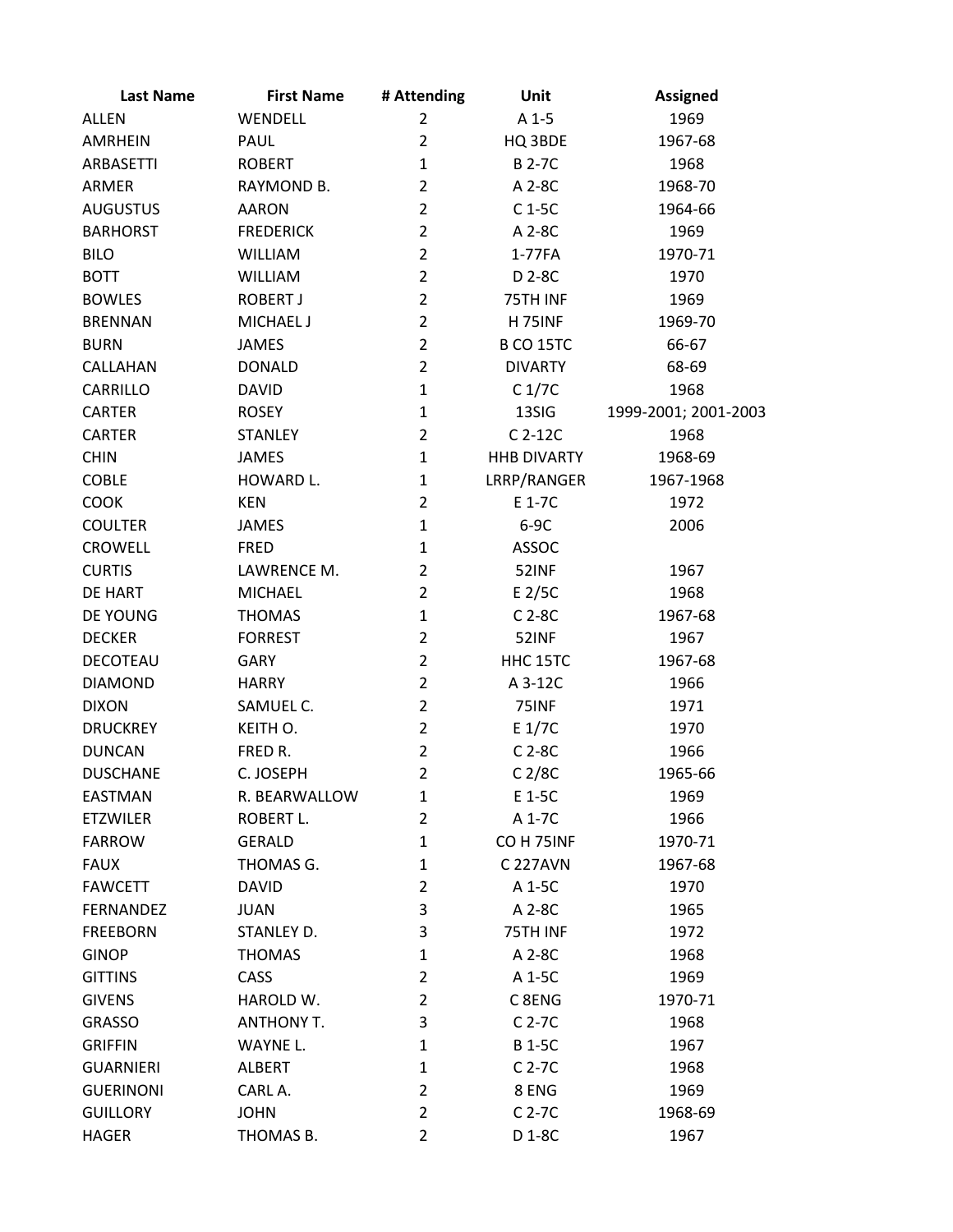| <b>HALL</b>        | <b>AVERY</b>       | 1              | 2-14FA                   | 1965-1968             |  |
|--------------------|--------------------|----------------|--------------------------|-----------------------|--|
| <b>HAMMOND</b>     | <b>STEVEN</b>      | $\overline{2}$ | <b>B13SIG</b><br>1989-92 |                       |  |
| <b>HARRIS</b>      | TOMMY H.           | $\overline{2}$ | 8C                       | 1968-1969             |  |
| <b>HAUSER</b>      | GARY P.            | $\overline{2}$ | $2-5C$                   | 1968                  |  |
| <b>HEINTZ</b>      | ROBERT S.          | $\overline{2}$ | A 2-5C                   | 1969                  |  |
| <b>HELMS</b>       | <b>FELIX</b>       | $\mathbf{1}$   | <b>B</b> 1-9C            | 1965-66               |  |
| HEMMELGARN         | <b>TOM</b>         | $\overline{2}$ | $1-9C$                   | 1965                  |  |
| <b>HEMPFLING</b>   | LAWRENCE F.        | $\overline{2}$ | D 2-8C                   | 1968                  |  |
| <b>HERSHBERGER</b> | JOHN D.            | $\overline{2}$ | <b>B1-8C</b>             | 1982                  |  |
| <b>HILL</b>        | <b>CLARENCE E.</b> | $\overline{2}$ | <b>B2-5C</b>             | 1965                  |  |
| <b>HILTS</b>       | JAMES M.           | 1              | $1-7C$                   | 1968                  |  |
| <b>HOBAN</b>       | PAUL E.            | $\mathbf{1}$   | $C1-12$                  | 1971                  |  |
| <b>HOCKENBURY</b>  | JAY                | 5              | <b>HHT 1-9C</b>          | 1965-66               |  |
| <b>HOLTZ</b>       | <b>CHARLES</b>     | $\overline{2}$ | A 1-7C                   | $71 - 72$             |  |
| <b>HOOPAUGH</b>    | MICHAEL D.         | $\mathbf{1}$   | <b>B1-9C</b>             | 1971                  |  |
| <b>HOPKINS</b>     | <b>BRAD</b>        | 1              | <b>DISCOM</b>            |                       |  |
| <b>HORNBUCKLE</b>  | WILLIAM F.         | $\overline{2}$ | LRRRP/RANGER             | 1971                  |  |
| <b>HUCKABEE</b>    | EDWARD L.          | $\overline{2}$ | $C$ 2-12 $C$             | 1968                  |  |
| <b>HUSZCZO</b>     | <b>JOHNNY</b>      | $\mathbf{1}$   | 1ACB                     | 1970                  |  |
| <b>JACOBS</b>      | <b>ARTHUR R.</b>   | 1              | A 1-21FA                 | 1965-1967             |  |
| <b>JENNINGS</b>    | <b>BENNIE R.</b>   | $\overline{2}$ | <b>B1-8C</b>             | 1970-1971             |  |
| <b>JOHNSON</b>     | <b>BERT</b>        | $\mathbf{1}$   | $C$ 2-8 $C$              | 1968-69               |  |
| <b>JONES</b>       | <b>DONALD</b>      | $\overline{2}$ | A 1-5C                   | 1969-70               |  |
| <b>JONES</b>       | <b>PATRICK E.</b>  | $\overline{2}$ | E 1-7C                   | 1971-72               |  |
| KALBLI             | <b>TONY</b>        | 1              | 12-Feb                   | 21967                 |  |
| <b>KAYE</b>        | RICHARD A.         | $\mathbf{1}$   | HHC CDR 15FSB            | 1990-1992             |  |
| <b>KEARNS</b>      | <b>BILL</b>        | 1              | 15 MED                   | 1966-1967             |  |
| <b>KERN</b>        | LARRY D.           | $\overline{2}$ | <b>B2-7C</b>             | 1969                  |  |
| KILLINGSWORTH      | <b>RONNIE</b>      | $\overline{2}$ | HHC 31MI                 | 1971--1982            |  |
| <b>KINZINGER</b>   | JOHN F.            | 1              | <b>HHC 1-7C</b>          | 1966                  |  |
| <b>KIRK</b>        | DAVID M.           | $\overline{2}$ | <b>B2/7C</b>             | 1966                  |  |
| <b>KLIMEK</b>      | DAVID J.           | $\overline{2}$ | <b>B2-8C</b>             | 1970                  |  |
| LACHMANN           | KLAUS W.           | $\overline{2}$ | G3 1CDH                  | 1967                  |  |
| LE BRUN            | <b>JOHN</b>        | $\mathbf{1}$   | LRRP/RANGER              | 1969                  |  |
| <b>LEE</b>         | <b>RAYMOND</b>     | 1              | D 2-7C                   | 1968                  |  |
| <b>LEE</b>         | CARL               | $\overline{2}$ | D 1-7C                   | 1969                  |  |
| LEWELLEN           | <b>MICHAEL R</b>   | $\overline{2}$ | $C$ 2-8 $C$              | 1965-66               |  |
| <b>LORSUNG</b>     | <b>NORMANE</b>     | $\overline{2}$ | 2-15 AR                  | 1962-63; 68-69; 77-80 |  |
| LOVE               | <b>CHARLIE</b>     | $\mathbf{1}$   | C 8ENG                   | 1968                  |  |
| <b>LUTGEN</b>      | <b>DAVE</b>        | $\overline{2}$ | HHC 15ADMIN              | 1965                  |  |
| <b>LYONS</b>       | PATRICK J.         | $\overline{2}$ | LRRP                     | 1967-68; 1968-69      |  |
| <b>MADDOX</b>      | WILLIAM T.         | 1              | <b>HHC ENG</b>           | 1994                  |  |
| <b>MATZE</b>       | <b>DOUGLAS B</b>   | 7              | LRRP                     | 1970-71               |  |
| <b>MC ATEER</b>    | <b>KENNETH</b>     | $\mathbf{1}$   | $1-12C$                  | 1970                  |  |
| <b>MC BRIARTY</b>  | THOMAS S.          | $\overline{2}$ | A 228AVN                 | 1969-70               |  |
| MC CULLOUGH        | KIRK W.            | $\overline{2}$ | HHB 2-20ARA              | 1963                  |  |
| MC GEATH           | <b>DEAN</b>        | $\overline{2}$ | <b>B2-8C</b>             | 1966                  |  |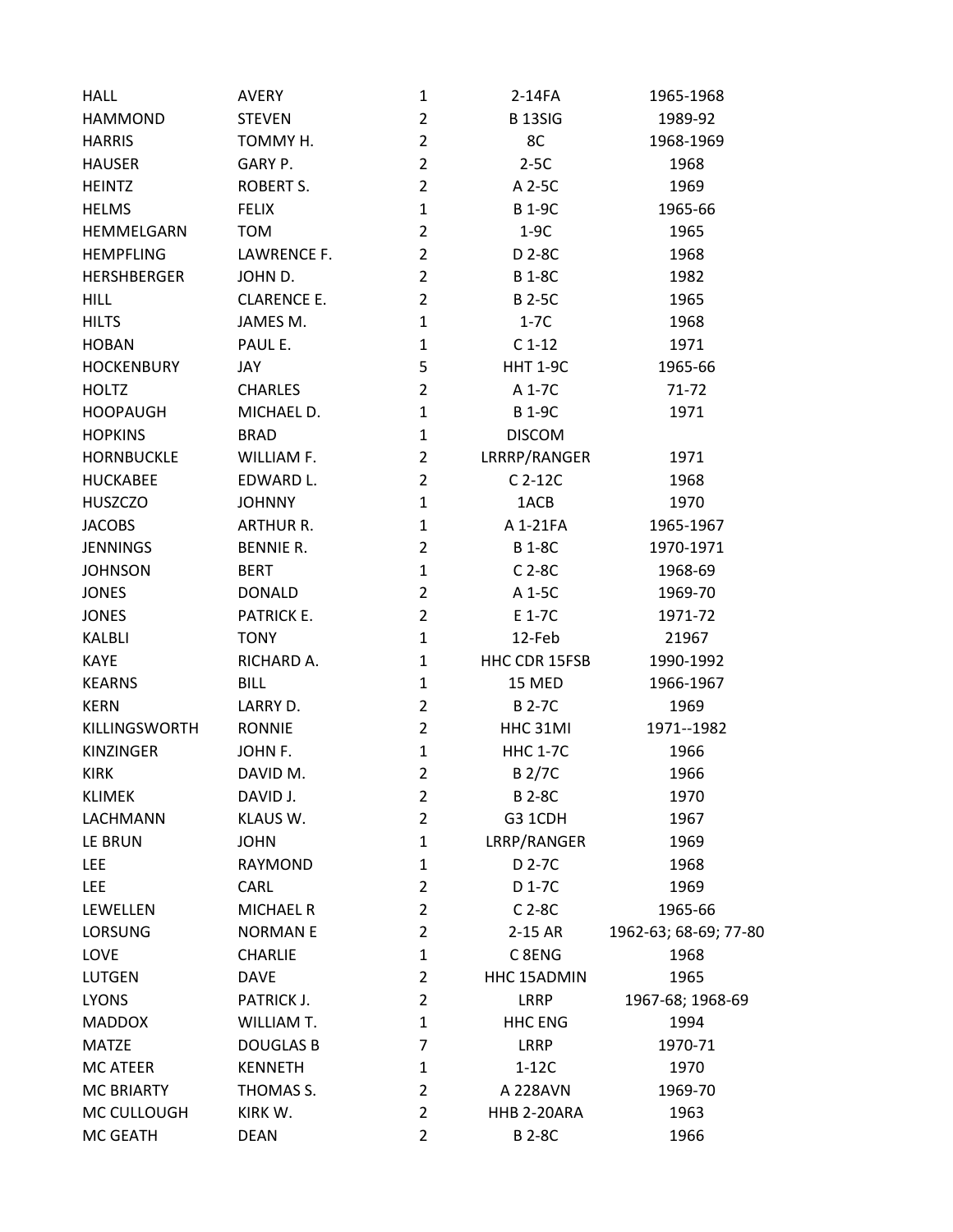| <b>MC GUIRE</b>  | MIKE J.         | $\mathbf{1}$   | $2-12C$               | 1968             |
|------------------|-----------------|----------------|-----------------------|------------------|
| MC KEE           | <b>GEORGE</b>   | $\overline{2}$ | <b>HHC 1-5C</b>       | 1965             |
| <b>MC LEAN</b>   | JOHN L.         | $\overline{2}$ | D 2-5C                | 1971             |
| <b>MC PHAIL</b>  | <b>ROBBY</b>    | $\mathbf 1$    | E 1-7C                | 1972             |
| <b>MEDLOCK</b>   | RICHARD L.      | $\mathbf{1}$   | HHC 15MED             | 1970             |
| <b>MICHALAK</b>  | <b>DAVID</b>    | $\mathbf{1}$   | D 1-5C                | 1968-69          |
| <b>MILLAR</b>    | <b>HUGH C</b>   | 1              | <b>3BDE PIO</b>       | 1968-69          |
| <b>MORAN</b>     | <b>JOHN</b>     | $\mathbf{1}$   | <b>HHB 1-77FA</b>     | 1970             |
| <b>MORELOCK</b>  | KIM             | $\overline{2}$ | <b>B2-5C</b>          | 1967             |
| <b>MUMMAW</b>    | JAMES B.        | $\overline{2}$ | 1FSB                  | 1967             |
| <b>MUNDAY</b>    | <b>GALEN G.</b> | $\mathbf{1}$   | <b>HHC 1-9C</b>       | 1965-66          |
| NEELEY           | <b>JAMES</b>    | $\overline{2}$ | D 1-12C               | 1967-68          |
| <b>NICHOLS</b>   | RONALD Q.       | $\overline{2}$ | C 1-77FA              | 1968             |
| <b>NORRIS</b>    | <b>ALLEN</b>    | $\overline{2}$ | <b>B 2-19 FA</b>      | 1970-71          |
| O'GRADY          | <b>MICHAEL</b>  | $\mathbf{1}$   | <b>15SS</b>           | 1965-66          |
| <b>OSMON</b>     | ANJA            | 1              | 15BSB                 | 2011-15          |
| <b>PARENTE</b>   | JOHN J.         | $\overline{2}$ | $1-7C$                | 1969             |
| <b>PARK</b>      | <b>TERRY</b>    | $\mathbf{1}$   | LRRP                  | 1971             |
| PATTERSON        | <b>ROBERT</b>   | $\overline{2}$ | <b>B2-8C</b>          | 1967-68          |
| PELLINGTON       | <b>JACK</b>     | $\mathbf 1$    | C 1-77FA              | 1966-67          |
| PEZZUTI          | GARY W.         | $\mathbf{1}$   | D 1-12C               | 1967             |
| <b>PIASECKI</b>  | MARK A.         | $\overline{2}$ | 8 ENG                 | 1969             |
| <b>POLIVKA</b>   | FRANK J.        | 1              | <b>B227AVN</b>        | 1970             |
| <b>PORTER</b>    | GAIL            | 1              | 27MSB                 | 1994-98          |
| RAAB             | <b>ROBERT</b>   | $\overline{2}$ | <b>LRRP</b>           | 1968-69          |
| <b>RASH</b>      | <b>RONNIE</b>   | $\overline{2}$ | A 1-5C                | 1968             |
| <b>REGAN</b>     | JAMES P.        | $\overline{2}$ | LRRP/RANGER           | 1968-1969        |
| <b>RICHARDS</b>  | THOMAS L.       | $\mathbf{1}$   | B 2-12C               | 1967             |
| <b>RICHARDS</b>  | JERRY R.        | $\overline{2}$ | C 1-12C               | 1967             |
| RICHARDSON       | FRANCIS H.      | $\overline{2}$ | $C1-7C$               | 1968-1969        |
| <b>ROBINSON</b>  | <b>ED</b>       | $\mathbf{1}$   | A 1-5C                | 1968-69; 1974-76 |
| <b>ROSENOW</b>   | <b>STEVEN A</b> | 1              | E 1-7C                | 1971-72          |
| SAIZON           | RONALD A.       | 3              | $1-7C$                | 1965             |
| SAUNDERS         | STEPHEN D.      | 1              | $C$ 2-8 $C$           | 1966             |
| SHERWOOD         | <b>RICHARD</b>  | 1              | A 2-5C                | 1968-69          |
| <b>SHUTE</b>     | <b>HOWARD</b>   | $\overline{2}$ | CO <sub>H</sub> 75INF | 1969-1970        |
| <b>SIMONES</b>   | JOHN C.         | $\overline{2}$ | <b>1CD LRRP</b>       | 1966-67          |
| <b>SJULE</b>     | <b>SCOTT</b>    | 10             | <b>SVC 1-82FA</b>     | 1990-1998        |
| <b>SKIDMORE</b>  | <b>JAMES</b>    | $\mathbf{1}$   | <b>B2-19FA</b>        | 1967-1968        |
| <b>SOMLINSKI</b> | <b>DON</b>      | 1              | 15ST                  | 1973-1974        |
| <b>SPENZER</b>   | JEFFREY E.      | 1              | $C$ 2-12 $C$          | 1968             |
| <b>SPRATT</b>    | JEFFERY A.      | 5              | $C1-12C$              | 1968-1969        |
| SPRINGBORN       | DANNY C.        | $\overline{2}$ | A 1-5C                | 1969             |
| <b>STITES</b>    | GARY L.         | 1              | <b>HHC 2-8C</b>       | 1966             |
| <b>STOKELY</b>   | JAMES R.        | 1              | <b>B1-12C</b>         | 1969             |
| SWAN             | <b>DUANE</b>    | 1              | 34IPSD                | 1970             |
| SWENSON          | <b>KARL</b>     | 2              | D 1-7C                | 68-69; 69-70     |